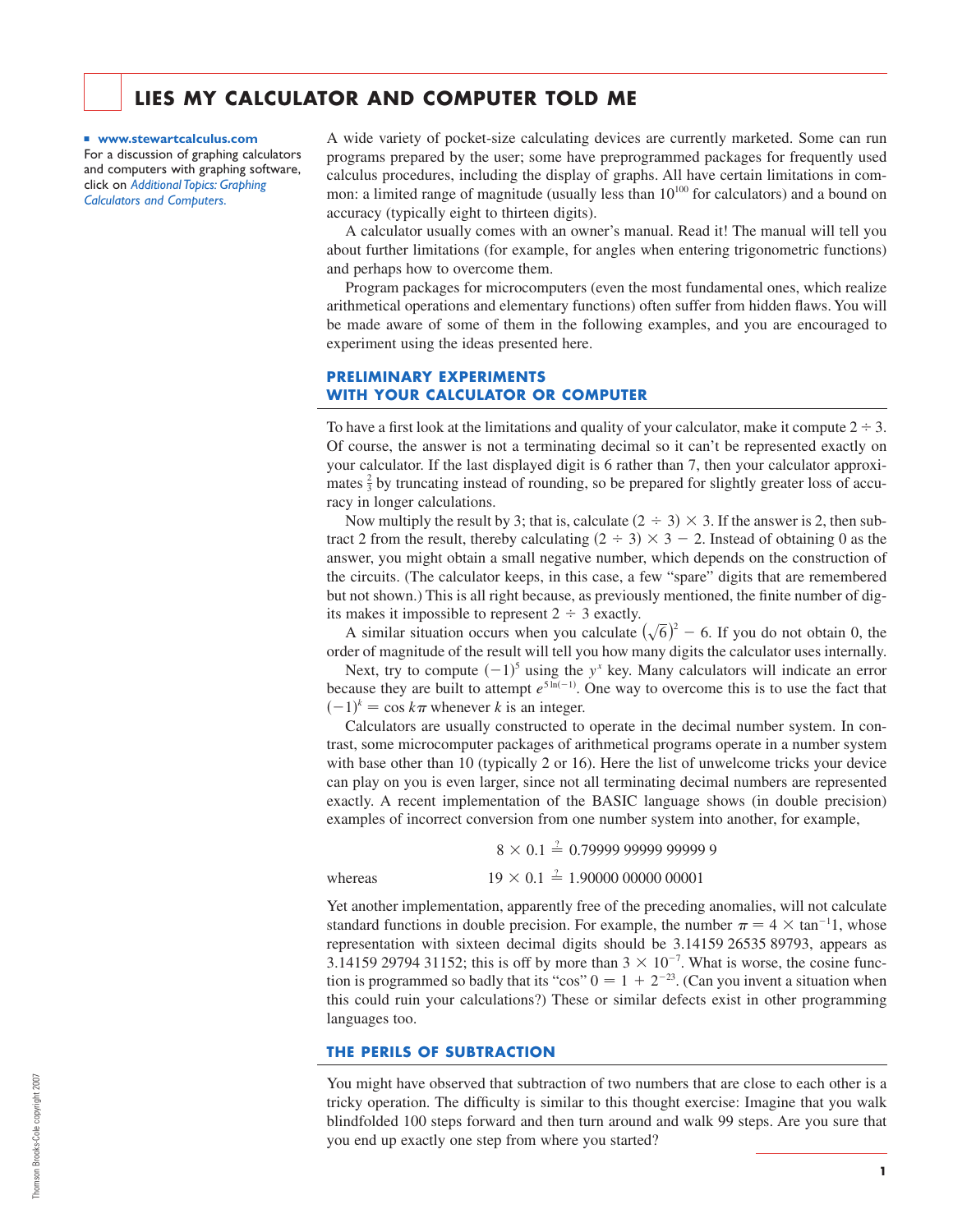The name of this phenomenon is "loss of significant digits." To illustrate, let's calculate

$$
8721\sqrt{3} - 10,681\sqrt{2}
$$

The approximations from my calculator are

$$
8721\sqrt{3} \approx 15105.21509
$$
 and  $10,681\sqrt{2} \approx 15105.21506$ 

and so we get  $8721\sqrt{3} - 10,681\sqrt{2} \approx 0.00003$ . Even with three spare digits exposed, the difference comes out as  $0.00003306$ . As you can see, the two ten-digit numbers agree in nine digits that, after subtraction, become zeros before the first nonzero digit. To make things worse, the formerly small errors in the square roots become more visible. In this particular example we can use rationalization to write

$$
8721\sqrt{3} - 10,681\sqrt{2} = \frac{1}{8721\sqrt{3} + 10,681\sqrt{2}}
$$

(work out the details!) and now the loss of significant digits doesn't occur:

$$
\frac{1}{8721\sqrt{3} + 10,681\sqrt{2}} \approx 0.00003310115
$$
 to seven digits

(It would take too much space to explain why all seven digits are reliable; the subject *numerical analysis* deals with these and similar situations.) See Exercise 7 for another instance of restoring lost digits.

Now you can see why in Exercises 1.3 (Exercise 22) your guess at the limit of  $(\tan x - x)/x^3$  was bound to go wrong:  $\tan x$  becomes so close to x that the values will eventually agree in all digits that the calculator is capable of carrying. Similarly, if you start with just about any continuous function  $f$  and try to guess the value of

$$
f'(x) = \lim_{h \to 0} \frac{f(x+h) - f(x)}{h}
$$

long enough using a calculator, you will end up with a zero, despite all the rules in Chapter 1!

# **WHERE CALCULUS IS MORE POWERFUL THAN CALCULATORS AND COMPUTERS**

One of the secrets of success of calculus in overcoming the difficulties connected with subtraction is symbolic manipulation. For instance,  $(a + b) - a$  is always b, although the calculated value may be different. Try it with  $a = 10^7$  and  $b = \sqrt{2} \times 10^{-5}$ . Another powerful tool is the use of inequalities; a good example is the Squeeze Theorem as demonstrated in Section 1.4. Yet another method for avoiding computational difficulties is provided by the Mean Value Theorem and its consequences, such as l'Hospital's Rule (which helps solve the aforementioned exercise and others) and Taylor's Formula.

The limitations of calculators and computers are further illustrated by infinite series. A common misconception is that a series can be summed by adding terms until there is "practically nothing to add" and "the error is less than the first neglected term." The latter statement is true for certain alternating series (see the Alternating Series Estimation Theorem) but not in general; a modified version is true for another class of series (Exercise 10). As an example to refute these misconceptions, let's consider the series

$$
\sum_{n=1}^{\infty} \frac{1}{n^{1.001}}
$$

which is a convergent p-series ( $p = 1.001 > 1$ ). Suppose we were to try to sum this series, correct to eight decimal places, by adding terms until they are less than 5 in the ninth decimal place. In other words, we would stop when

$$
\frac{1}{n^{1.001}} < 0.00000\ 0005
$$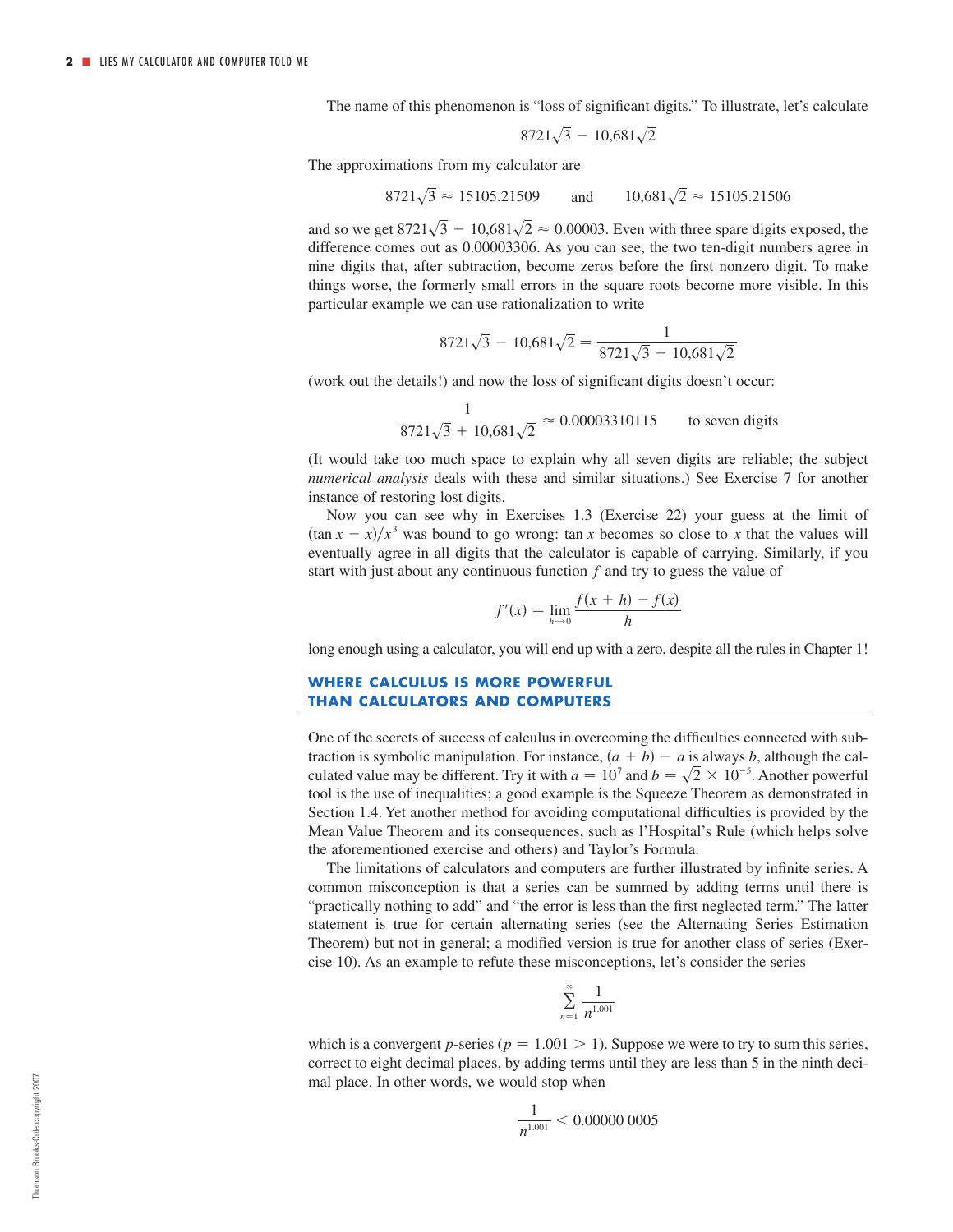that is, when  $n = N = 196,217,284$ . (This would require a high-speed computer and increased precision.) After going to all this trouble, we would end up with the approximating partial sum

$$
S_N = \sum_{n=1}^N \frac{1}{n^{1.001}} < 19.5
$$

But, from the proof of the Integral Test, we have

$$
\sum_{n=1}^{\infty} \frac{1}{n^{1.001}} > \int_{1}^{\infty} \frac{dx}{x^{1.001}} = 1000
$$

Thus, the machine result represents less than 2% of the correct answer!

Suppose that we then wanted to add a huge number of terms of this series, say,  $10^{100}$ terms, in order to approximate the infinite sum more closely. (This number  $10^{100}$ , called a *googol*, is outside the range of pocket calculators and is much larger than the number of elementary particles in our solar system.) If we were to add  $10^{100}$  terms of the above series (only in theory; a million years is less than  $10^{26}$  microseconds), we would still obtain a sum of less than 207 compared with the true sum of more than 1000. (This estimate of 207 is obtained by using a more precise form of the Integral Test, known as the Euler-Maclaurin Formula, and only then using a calculator. The formula provides a way to accelerate the convergence of this and other series.)

If the two preceding approaches didn't give the right information about the accuracy of the partial sums, what does? A suitable inequality satisfied by the remainder of the series, as you can see from Exercise 6.

Computers and calculators are not replacements for mathematical thought. They are just replacements for some kinds of mathematical labor, either numerical or symbolic. There are, and always will be, mathematical problems that can't be solved by a calculator or computer, regardless of its size and speed. A calculator or computer does stretch the human capacity for handling numbers and symbols, but there is still considerable scope and necessity for "thinking before doing."

**EXERCISES**

**A Click** here for answers. **S Click** here for solutions.

**1.** Guess the value of

$$
\lim_{x \to 0} \left( \frac{1}{\sin^2 x} - \frac{1}{x^2} \right)
$$

and determine when to stop guessing before the loss of significant digits destroys your result. (The answer will depend on your calculator.) Then find the precise answer using an appropriate calculus method.

**2.** Guess the value of

$$
\lim_{h\to 0}\frac{\ln(1+h)}{h}
$$

and determine when to stop guessing before the loss of significant digits destroys your result. This time the detrimental subtraction takes place inside the machine; explain how (assuming that the Taylor series with center  $a = 1$  is used to approximate In  $x$ ). Then find the precise answer using an appropriate calculus method.

**3.** Even innocent-looking calculus problems can lead to numbers beyond the calculator range. Show that the maximum value of the function

$$
f(x) = \frac{x^2}{(1.0001)^x}
$$

is greater than  $10^{124}$ . [*Hint:* Use logarithms.] What is the limit of  $f(x)$  as  $x \rightarrow \infty$ ?

- **4.** What is a numerically reliable expression to replace  $\sqrt{1 - \cos x}$ , especially when x is a small number? You will need to use trigonometric identities. (Recall that some computer packages would signal an unnecessary error condition, or even switch to complex arithmetic, when  $x = 0$ .)
- **5.** Try to evaluate

$$
D = \ln \ln(10^9 + 1) - \ln \ln(10^9)
$$

on your calculator. These numbers are so close together that you will likely obtain 0 or just a few digits of accuracy. However, we can use the Mean Value Theorem to achieve much greater accuracy.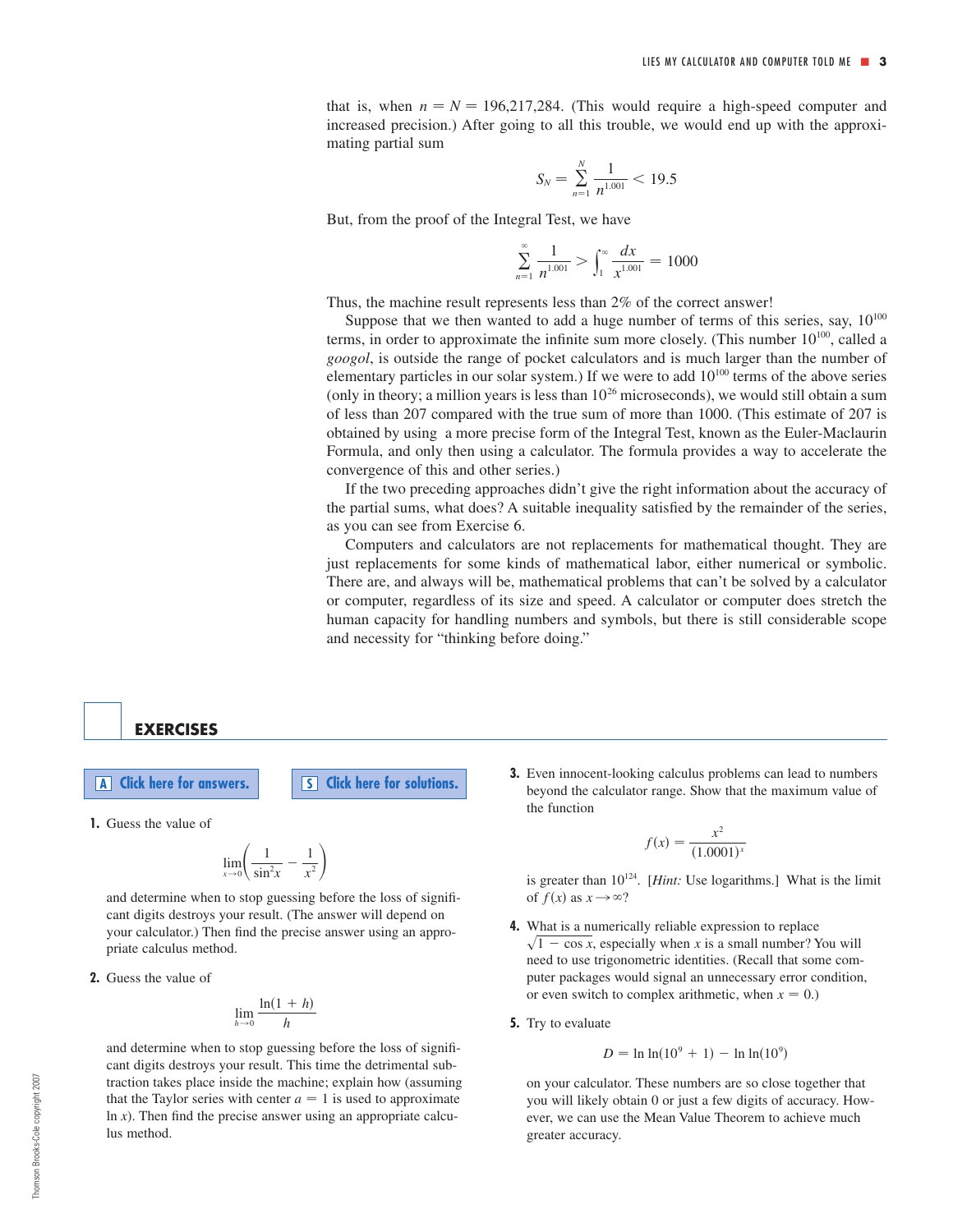(a) Let  $f(x) = \ln \ln x$ ,  $a = 10^9$ , and  $b = 10^9 + 1$ . Then the Mean Value Theorem gives

$$
f(b) - f(a) = f'(c)(b - a) = f'(c)
$$

where  $a \leq c \leq b$ . Since f' is decreasing, we have  $f'(a) > f'(c) > f'(b)$ . Use this to estimate the value of *D*.

- (b) Use the Mean Value Theorem a second time to discover why the quantities  $f'(a)$  and  $f'(b)$  in part (a) are so close to each other.
- **6.** For the series  $\sum_{n=1}^{\infty} n^{-1.001}$ , studied in the text, exactly how many terms do we need (in theory) to make the error less than 5 in proof of the Integral Test: the ninth decimal place? You can use the inequalities from the

$$
\int_{N+1}^{\infty} f(x) \, dx < \sum_{n=N+1}^{\infty} f(n) < \int_{N}^{\infty} f(x) \, dx
$$

**7.** Archimedes found an approximation to  $2\pi$  by considering the perimeter  $p$  of a regular 96-gon inscribed in a circle of radius 1. His formula, in modern notation, is

$$
p = 96\sqrt{2 - \sqrt{2 + \sqrt{2 + \sqrt{2 + \sqrt{3}}}}}
$$

- (a) Carry out the calculations and compare with the value of *p* from more accurate sources, say  $p = 192 \sin(\pi/96)$ . How many digits did you lose?
- (b) Perform rationalization to avoid subtraction of approximate numbers and count the exact digits again.
- **8.** This exercise is related to Exercise 2. Suppose that your computing device has an excellent program for the exponential function  $\exp(x) = e^x$  but a poor program for  $\ln x$ . Use the identity

$$
\ln a = b + \ln \left( 1 + \frac{a - e^b}{e^b} \right)
$$

and Taylor's Formula to improve the accuracy of ln *x*.

**9.** The cubic equation

$$
x^3 + px + q = 0
$$

where we assume for simplicity that  $p > 0$ , has a classical solution formula for the real root, called Cardano's formula:

$$
x = \frac{1}{3} \left[ \left( \frac{27q + \sqrt{729q^2 + 108p^3}}{2} \right)^{1/3} + \left( \frac{27q - \sqrt{729q^2 + 108p^3}}{2} \right)^{1/3} \right]
$$

For a user of a pocket-size calculator, as well as for an inexperienced programmer, the solution presents several stumbling blocks. First, the second radicand is negative and the fractional power key or routine may not handle it. Next, even if we fix the negative radical problem, when  $q$  is small in magnitude and  $p$ is of moderate size, the small number  $x$  is the difference of two numbers close to  $\sqrt{p/3}$ .

(a) Show that all these troubles are avoided by the formula

$$
x = \frac{-9q}{a^{2/3} + 3p + 9p^2 a^{-2/3}}
$$
  
where 
$$
a = \frac{27|q| + \sqrt{729q^2 + 108p^3}}{2}
$$

*Hint:* Use the factorization formula

$$
A + B = \frac{A^3 + B^3}{A^2 - AB + B^2}
$$

(b) Evaluate

$$
u = \frac{4}{(2+\sqrt{5})^{2/3}+1+(2+\sqrt{5})^{-2/3}}
$$

If the result is simple, relate it to part (a), that is, restore the cubic equation whose root is  $u$  written in this form.

**10.** (a) Consider the power series

$$
f(x) = \sum_{n=1}^{\infty} \frac{x^n}{100^n + 1}
$$

It is easy to show that its radius of convergence is  $r = 100$ . The series will converge rather slowly at  $x = 99$ : find out how many terms will make the error less than  $5 \times 10^{-7}$ .

(b) We can speed up the convergence of the series in part (a). Show that

$$
f(x) = \frac{x}{100 - x} - f\left(\frac{x}{100}\right)
$$

and find the number of the terms of this transformed series that leads to an error less than  $5 \times 10^{-7}$ .

[*Hint:* Compare with the series  $\sum_{n=1}^{\infty} (x^n/100^n)$ , whose sum you know.]

**11.** The positive numbers

$$
a_n=\int_0^1e^{1-x}x^n\,dx
$$

can, in theory, be calculated from a reduction formula obtained by integration by parts:  $a_0 = e - 1$ ,  $a_n = na_{n-1} - 1$ . Prove, using  $1 \leq e^{1-x} \leq e$  and the Squeeze Theorem, that

 $\lim_{n\to\infty} a_n = 0$ . Then try to calculate  $a_{20}$  from the reduction formula using your calculator. What went wrong?

The initial term  $a_0 = e - 1$  can't be represented exactly in a calculator. Let's call c the approximation of  $e - 1$  that we can enter. Verify from the reduction formula (by observing the pattern after a few steps) that

$$
a_n = \left[ c - \left( \frac{1}{1!} + \frac{1}{2!} + \cdots + \frac{1}{n!} \right) \right] n!
$$

and recall from our study of Taylor and Maclaurin series that

$$
\frac{1}{1!} + \frac{1}{2!} + \cdots + \frac{1}{n}
$$

converges to  $e - 1$  as  $n \rightarrow \infty$ . The expression in square brackets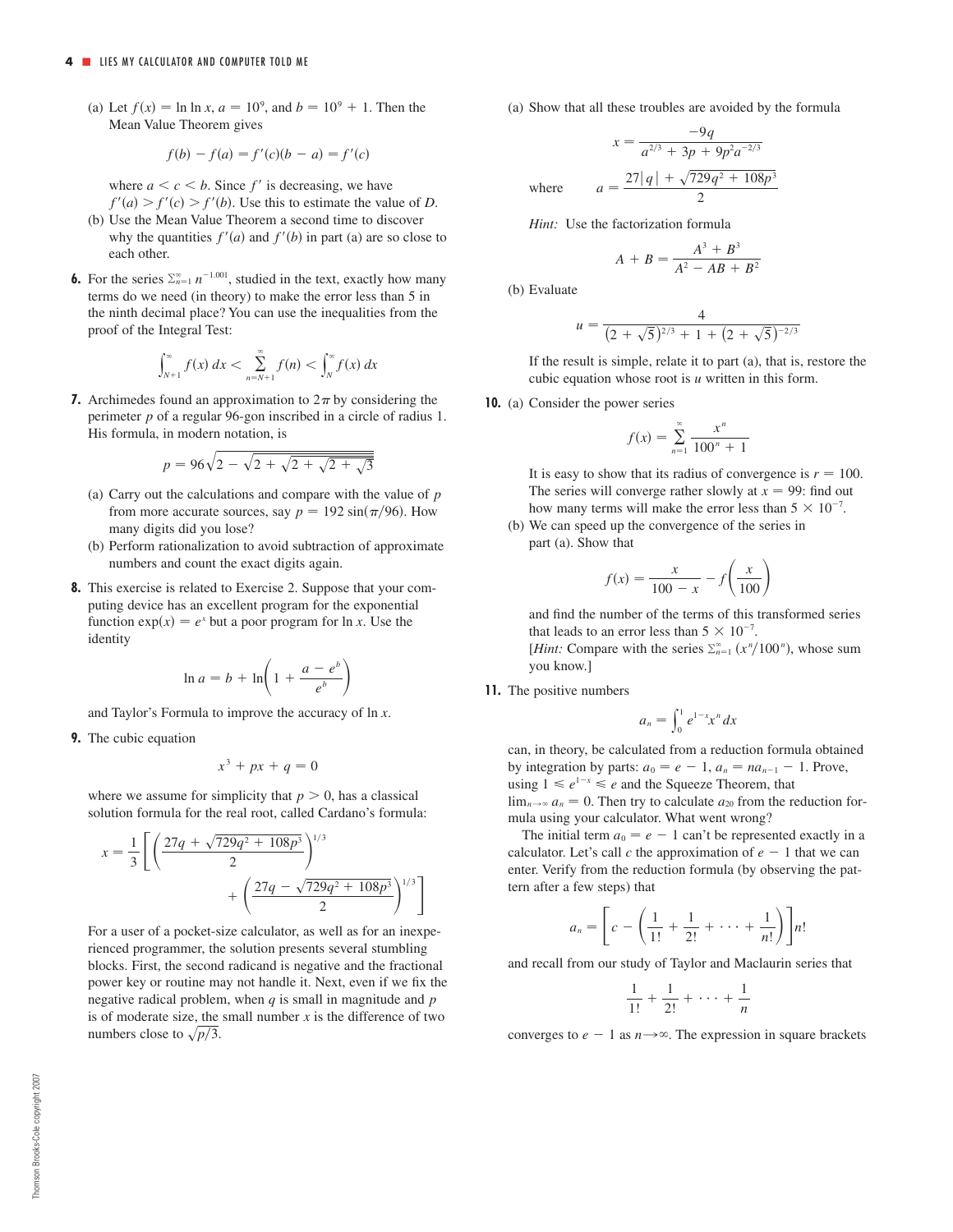converges to  $c - (e - 1)$ , a nonzero number, which gets multiplied by a fast-growing factor n!. We conclude that even if all further calculations (after entering  $a_0$ ) were performed without errors, the initial inaccuracy would cause the computed sequence  $\{a_n\}$  to diverge.

**12.** (a) A consolation after the catastrophic outcome of Exercise 11: If we rewrite the reduction formula to read

$$
a_{n-1}=\frac{1+a_n}{n}
$$

we can use the inequality used in the squeeze argument to obtain improvements of the approximations of  $a_n$ . Try  $a_{20}$ again using this reverse approach.

(b) We used the reversed reduction formula to calculate quantities for which we have elementary formulas. To see that the idea is even more powerful, develop it for the integrals

$$
\int_0^1 x^{n-\theta} e^{1-x} dx
$$

), a nonzero number, which gets multi-<br>where  $\theta$  is a constant,  $0 \le \theta \le 1$ , and  $n = 0, 1, \dots$  For such  $\theta$  the integrals are no longer elementary (not solvable in "finite terms"), but the numbers can be calculated quickly. Find the integrals for the particular choice  $\theta = \frac{1}{3}$ and  $n = 0, 1, \ldots, 5$  to five digits of accuracy.

**13.** An advanced calculator has a key for a peculiar function:

$$
E(x) = \begin{cases} 1 & \text{if } x = 0\\ \frac{e^x - 1}{x} & \text{if } x \neq 0 \end{cases}
$$

After so many warnings about the subtraction of close numbers, you may appreciate that the definition

$$
\sinh x = \frac{1}{2}(e^x - e^{-x})
$$

gives inaccurate results for small  $x$ , where sinh  $x$  is close to  $x$ . Show that the use of the accurately evaluated function  $E(x)$ helps restore the accuracy of  $sinh x$  for small  $x$ .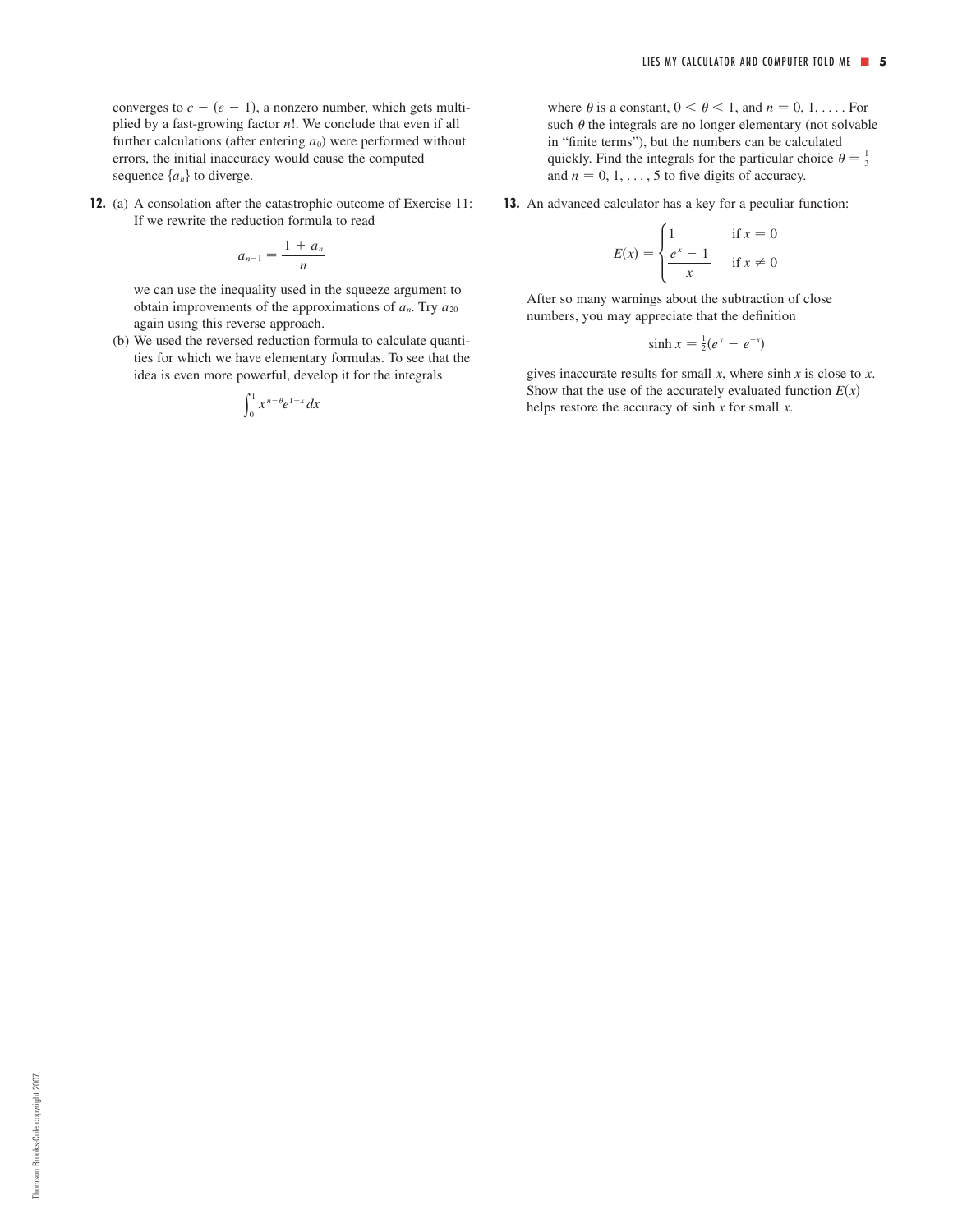<span id="page-5-0"></span>

**S [Click here for solutions.](#page-6-0)**

**1.**  $\frac{1}{3}$  **3.** 0 **5.** (a) 4.82549424  $\times$  10<sup>-11</sup>

**9.** (b)  $1, x^3 + 3x - 4 = 0$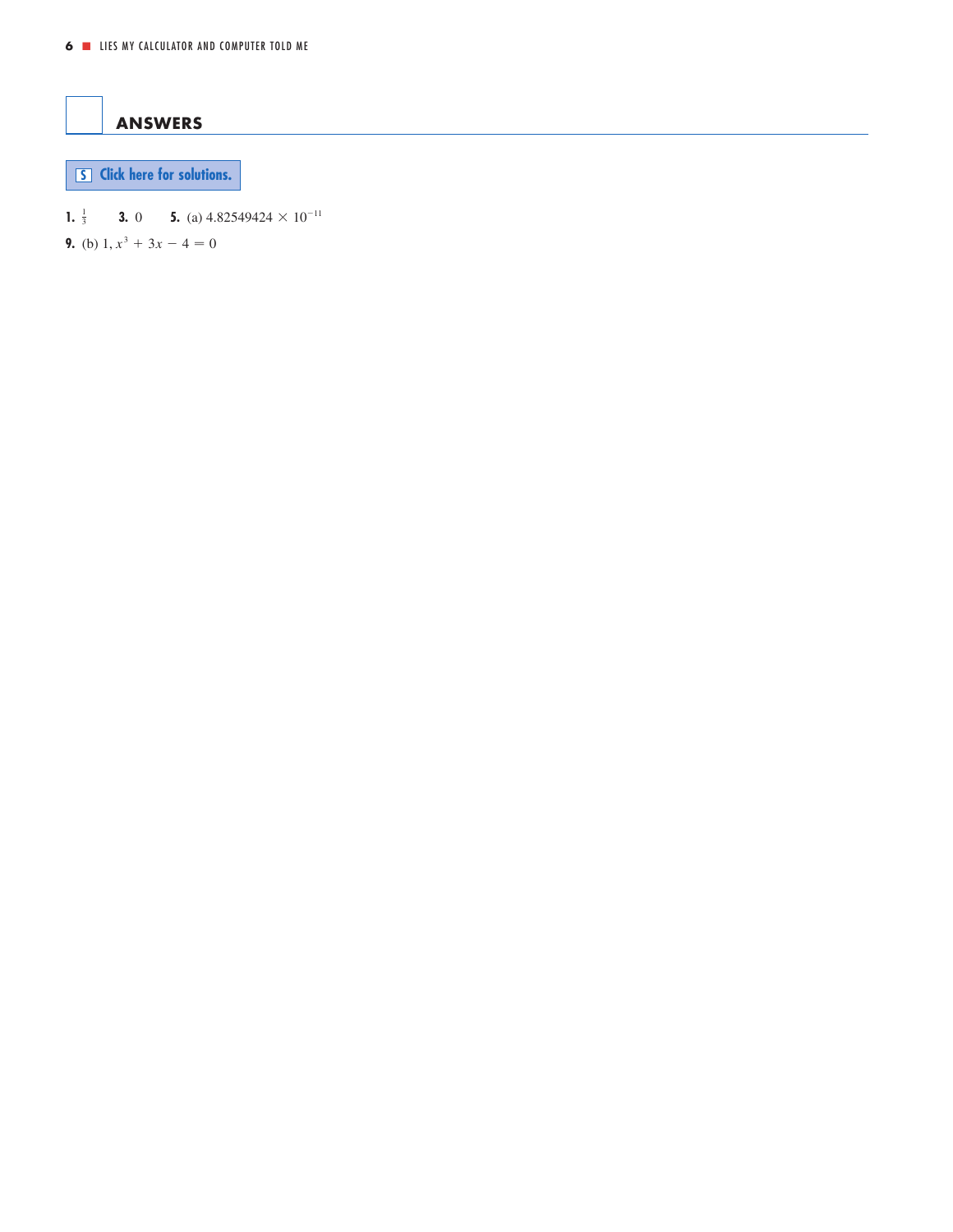#### <span id="page-6-0"></span>**SOLUTIONS**

easier to use with a calculator:

**1.** The computer results are from Maple, with Digits: =16. The last column shows the values of the sixth-degree Taylor polynomial for  $f(x) = \csc^2 x - x^{-2}$  near  $x = 0$ . Note that the second arrangement of Taylor's polynomial is

| $\boldsymbol{x}$ | $f(x)_{\text{calculator}}$ | $f(x)_{\text{computer}}$ | $f(x)$ Taylor |
|------------------|----------------------------|--------------------------|---------------|
| 0.1              | 0.33400107                 | 0.3340010596845          | 0.33400106    |
| 0.01             | 0.333341                   | 0.33334000010            | 0.33334000    |
| 0.001            | 0.3334                     | 0.333333400              | 0.33333340    |
| 0.0001           | 0.34                       | 0.3333334                | 0.33333333    |
| 0.00001          | 2.0                        | 0.33334                  | 0.33333333    |
| 0.000001         | 100 or 200                 | 0.334                    | 0.33333333    |
| 0.0000001        | 10,000 or 20,000           | 0.4                      | 0.33333333    |
| 0.00000001       | 1,000,000                  |                          | 0.33333333    |

| $T_6(x) = \frac{1}{3} + \frac{1}{15}x^2 + \frac{2}{289}x^4 + \frac{1}{675}x^6 = \left[\left(\frac{1}{675}x^2 + \frac{2}{289}\right)x^2 + \frac{1}{15}\right]x^2 + \frac{1}{3}$ |  |  |  |  |  |  |  |  |  |  |  |
|--------------------------------------------------------------------------------------------------------------------------------------------------------------------------------|--|--|--|--|--|--|--|--|--|--|--|
|--------------------------------------------------------------------------------------------------------------------------------------------------------------------------------|--|--|--|--|--|--|--|--|--|--|--|

We see that the calculator results start to deteriorate seriously at  $x = 0.0001$ , and for smaller x, they are entirely meaningless. The different results "100 or 200" etc. depended on whether we calculated  $[(\sin x)^2]^{-1}$  or  $[(\sin x)^{-1}]^2$ . With Maple, the result is off by more than 10% when  $x = 0.0000001$  (compare with the calculator result!) A detailed analysis reveals that the values of the function are always greater than  $\frac{1}{3}$ , but the computer eventually gives results less than  $\frac{1}{3}$ .

The polynomial  $T_6(x)$  was obtained by patient simplification of the expression for  $f(x)$ , starting with

 $\sin^2(x) = \frac{1}{2}(1 - \cos 2x)$ , where  $\cos 2x = 1 - \frac{(2x)^2}{2!} + \frac{(2x)^4}{4!} - \cdots - \frac{(2x)^{10}}{10!} + R_{12}(x)$ . Consequently, the exact value of the limit is  $T_6(0) = \frac{1}{3}$ . It can also be obtained by several applications of l'Hospital's Rule to the expression

$$
f(x) = \frac{x^2 - \sin^2 x}{x^2 \sin^2 x}
$$
 with intermediate simplifications.

**3.** From 
$$
f(x) = \frac{x^{25}}{(1.0001)^x}
$$
 (We may assume  $x > 0$ ; Why?), we have  $\ln f(x) = 25 \ln x - x \ln(1.0001)$  and

 $\frac{f'(x)}{f(x)} = \frac{25}{x} - \ln(1.0001)$ . This derivative, as well as the derivative  $f'(x)$  itself, is positive for

$$
0 < x < x_0 = \frac{25}{\ln(1.0001)} \approx 249,971.015
$$
, and negative for  $x > x_0$ . Hence the maximum value of  $f(x)$  is

 $f(x_0) = \frac{x_0^{25}}{(1.0001)^{x_0}}$ , a number too large to be calculated directly. Using decimal logarithms,

 $\log_{10} f(x_0) \approx 124.08987757$ , so that  $f(x_0) \approx 1.229922 \times 10^{124}$ . The actual value of the limit is  $\lim_{x \to 0^+} f(x) = 0$ ; it would be wasteful and inelegant to use l'Hospital's Rule twenty-five times since we can transform  $f(x)$  into

$$
f(x) = \left(\frac{x}{(1.0001)^{x/25}}\right)^{25}
$$
, and the inside expression needs just one application of l'Hospital's Rule to give 0.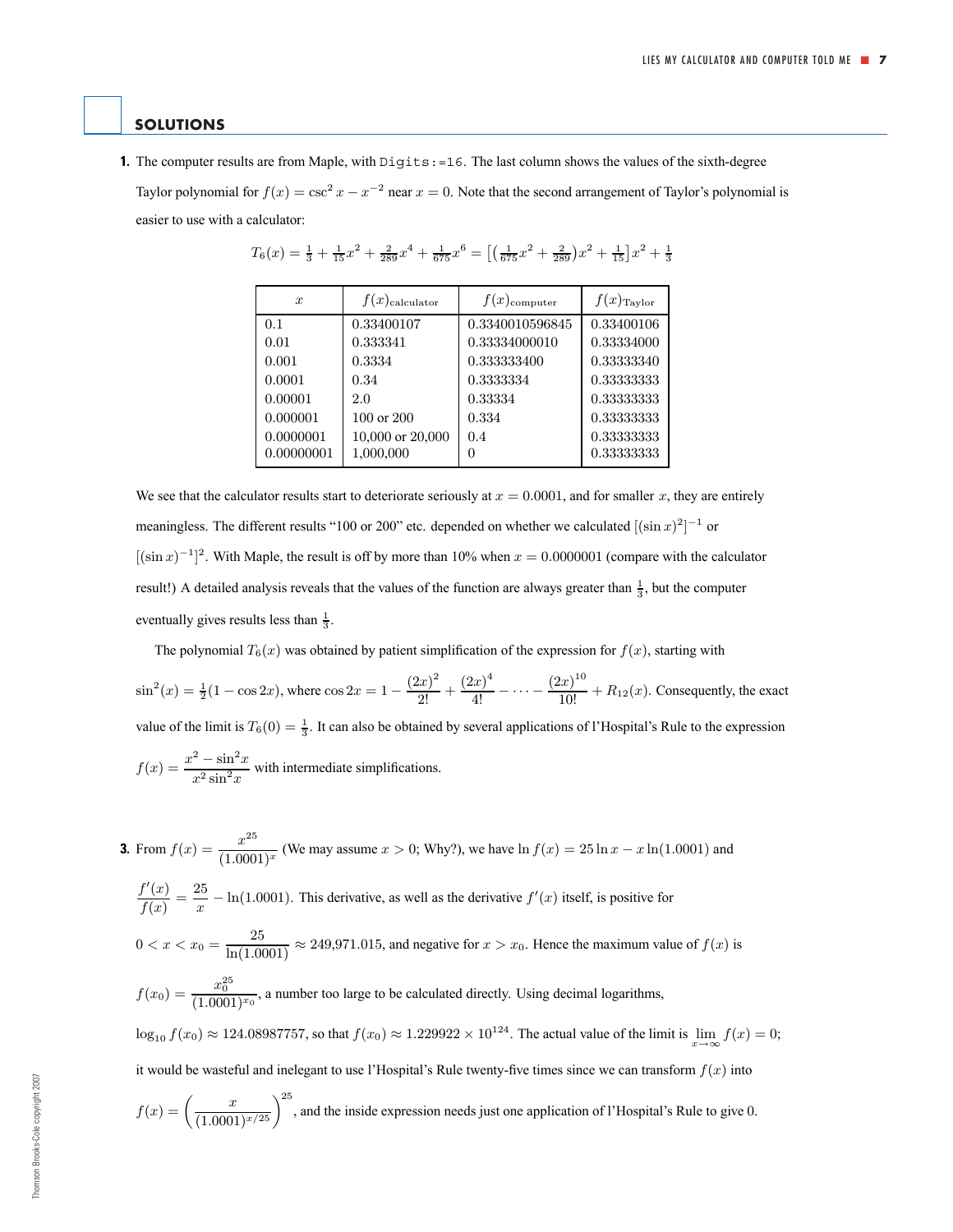- **5.** For  $f(x) = \ln \ln x$  with  $x \in [a, b]$ ,  $a = 10^9$ , and  $b = 10^9 + 1$ , we need  $f'(x) = \frac{1}{x \ln x}$ ,  $f''(x) = -\frac{\ln x + 1}{x^2(\ln x)^2}$ . (a)  $f'(b) < D < f'(a)$ , where  $f'(a) \approx 4.8254942434 \times 10^{-11}$ ,  $f'(b) \approx 4.8254942383 \times 10^{-11}$ .
	- (b) Let's estimate  $f'(b) f'(a) = (b a)f''(c_1) = f''(c_1)$ . Since  $f''$  increases (its absolute value decreases), we have  $|f'(b) - f'(a)| \le |f''(a)| \approx 5.0583 \times 10^{-20}$ .
- **7.** (a) The 11-digit calculator value of 192 sin  $\frac{\pi}{96}$  is 6.2820639018, while the value (on the same device) of p before rationalization is 6.282063885, which is  $1.68 \times 10^{-8}$  less than the trigonometric result.

(b) 
$$
p = \frac{96}{\sqrt{2 + \sqrt{3}} \cdot \sqrt{2 + \sqrt{2 + \sqrt{3}} \cdot \sqrt{2 + \sqrt{2 + \sqrt{2 + \sqrt{3}}}} \cdot \sqrt{2 + \sqrt{2 + \sqrt{2 + \sqrt{2 + \sqrt{3}}}}}}
$$

but of course we can avoid repetitious calculations by storing intermediate results in a memory:

$$
p_1 = \sqrt{2 + \sqrt{3}}, \quad p_2 = \sqrt{2 + p_1}, \quad p_3 = \sqrt{2 + p_2}, \quad p_4 = \sqrt{2 + p_3}, \quad \text{and so} \quad p = \frac{96}{p_1 p_2 p_3 p_4}
$$

According to this formula, a calculator gives  $p \approx 6.2820639016$ , which is within  $2 \times 10^{-10}$  of the trigonometric result. With Digits:=16;, Maple gives  $p \approx 6.282063901781030$  before rationalization (off the trig result by about  $1.1 \times 10^{-14}$ ) and  $p \approx 6.282063901781018$  after rationalization (error of about  $1.7 \times 10^{-15}$ ), a gain of about one digit of accuracy for rationalizing. If we sets Digits:=100;, the difference between Maple's calculation of 192 sin  $\frac{\pi}{96}$  and the radical is only about  $4 \times 10^{-99}$ .

**9.** (a) Let 
$$
A = \left[\frac{1}{2}\left(27q + \sqrt{729q^2 + 108p^3}\right)\right]^{1/3}
$$
 and  $B = \left[\frac{1}{2}\left(27q - \sqrt{729q^2 + 108p^3}\right)\right]^{1/3}$ .  
\nThen  $A^3 + B^3 = 27q$  and  $AB = \frac{1}{4}[729q^2 - (729q^2 + 108p^3)]^{1/3} = -3p$ . Substitute into the formula  
\n $A + B = \frac{A^3 + B^3}{A^2 - AB + B^2}$  where we replace B by  $\frac{-3p}{A}$ :  
\n $x = \frac{1}{3}(A + B) = \frac{27q/3}{\left[\frac{1}{2}\left(27q + \sqrt{729q^2 + 108p^3}\right)\right]^{2/3} + 3p + 9p^2\left[\frac{1}{2}\left(27q + \sqrt{729q^2 + 108p^3}\right)\right]^{-2/3}}$ 

which almost yields the given formula; since replacing q by  $-q$  results in replacing x by  $-x$ , a simple discussion of the cases  $q > 0$  and  $q < 0$  allows us to replace q by |q| in the denominator, so that it involves only positive numbers. The problems mentioned in the introduction to this exercise have disappeared.

(b) A direct attack works best here. To save space, let  $\alpha = 2 + \sqrt{5}$ , so we can rationalize, using  $\alpha^{-1} = 2 + \sqrt{5}$ and  $\alpha - \alpha^{-1} = 4$  (check it!):

$$
u = \frac{4}{\alpha^{2/3} + 1 + \alpha^{-2/3}} \cdot \frac{\alpha^{1/3} - \alpha^{-1/3}}{\alpha^{1/3} - \alpha^{-1/3}} = \frac{4(\alpha^{1/3} - \alpha^{-1/3})}{\alpha - \alpha^{-1}} = \alpha^{1/3} - \alpha^{-1/3}
$$

and we cube the expression for u:  $u^3 = \alpha - 3\alpha^{1/3} + 3\alpha^{-1/3} - \alpha^{-1} = 4 - 3u$ .

 $u^3 + 3u - 4 = (u - 1)(u^2 + u + 4) = 0$ , so that the only real root is  $u = 1$ . A check using the formula from part (a):  $p = 3$ ,  $q = -4$ , so  $729q^2 + 108p^3 = 14{,}580 = 54^2 \times 5$ , and

$$
x = \frac{36}{\left(54 + 27\sqrt{5}\right)^{2/3} + 9 + 81\left(54 + 27\sqrt{5}\right)^{-2/3}}
$$
, which simplifies to the given form.